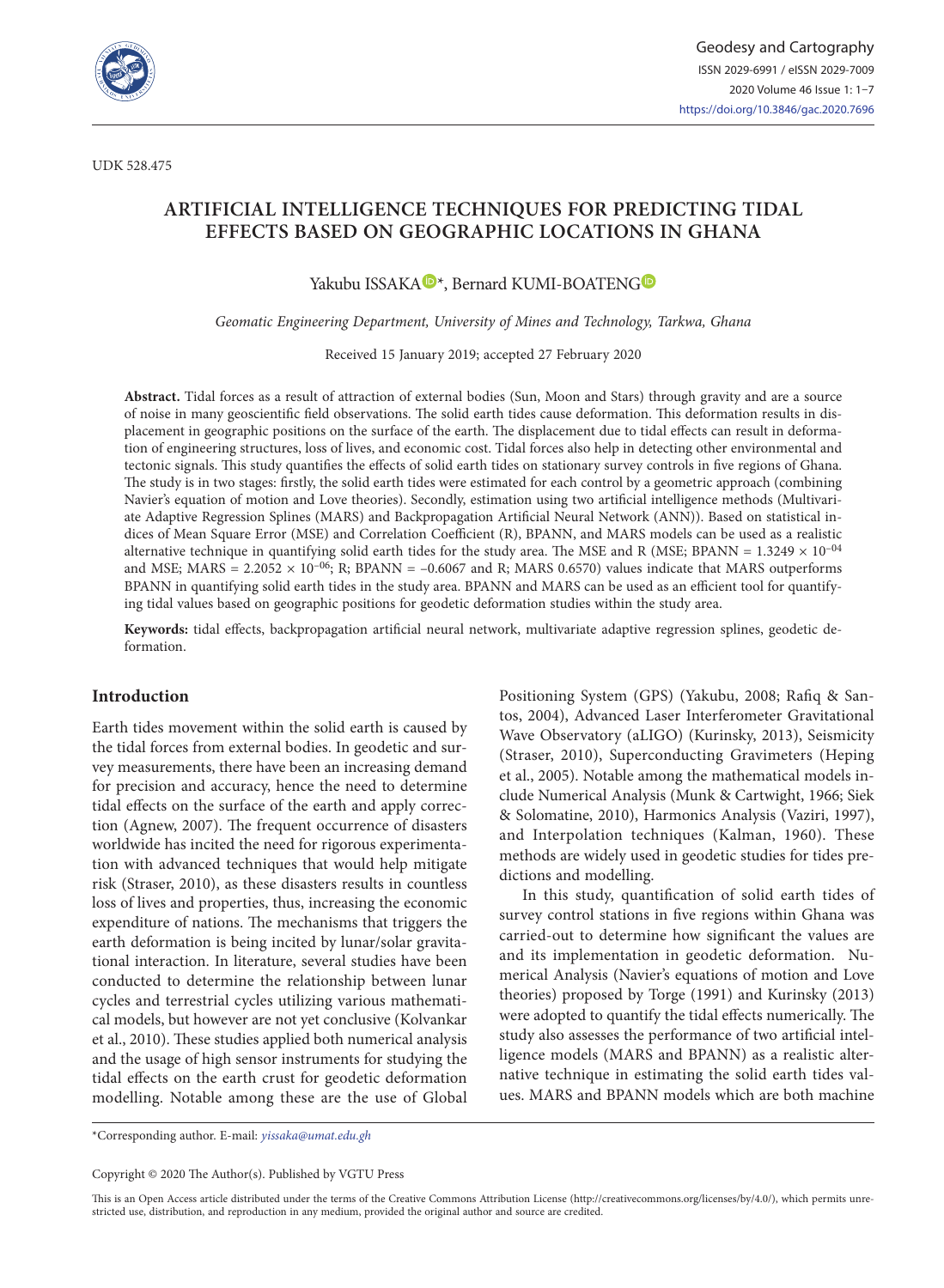learning techniques have the capabilities of forming linear relationships between nonlinear variables. These models were adopted due to their efficiencies and performance as indicated in existing literature. Notable literature includes tidal studies (Beltrami, 2008; Mendieta, 2001), slope stability analysis (Samui, 2013), modelling of the ionosphere (Durmaz & Karslioglu, 2011) and geodetic datum transformation (Ziggah et al., 2016a, 2016b). These models are highly regarded for their local characters modelling capabilities (Kutoglu, 2006) and a preferred predictive tool for finding solutions to some of the problems in surveying and geodesy. In this paper, the performance indicators such as the Mean Square Error (MSE) and Correlation coefficient (R) were used to validate the models. Modelling and predicting tides and their effect is a challenge due to the high and extremely non-linear relationship between the features that cause the deformation, hence, the need by the Authors to apply the mathematical relationship. Also, the applicability and performance valuation of these methods for quantifying tidal effect in Ghana have not been evaluated.

# **1. Study area and data used**

The study area (Figure 1) formally known as Gold Coast is in West Africa and share boundaries with three neighboring countries, Cote d'Ivoire to the West, Burkina Faso to the North and Togo to the East. Ghana is administratively divided into 10 regions and 170 districts (Anane, 2015). Ghana lies within latitude 4° 44′ N to 11° 11′ N, and longitude 3° 11′ W to 01° 11′ E. The Gulf of Guinea of the Atlantic Ocean lies on the southern part of the country, forming a coastline of about 550 km long. Ghana covers a total land area of about 239 000 km2. The Greenwich meridian passes through Tema near Accra making Ghana

geographically the closest to the centre of the World (Mohammed, 2015). The notional point of intersection between the equator and longitude 00° located in the Atlantic Ocean is about 654 km from Accra (Mohammed, 2015).

Data used in this paper is a secondary data obtained from the Survey and Mapping Division of the Lands Commission, Ghana. The data consist of latitude and longitude of 94 surveyed stations and covers six regions (Southern part of Ghana). Sample of the data used is shown in Table 1. These data were used in quantifying solid earth tides for the study area.

| Latitude      | Longitude     |  |  |
|---------------|---------------|--|--|
| 5.66600000000 | 0.42333333330 |  |  |
| 5.69666666670 | 0.31500000000 |  |  |
| 5.70383333330 | 0.07933333330 |  |  |
| 5.68833333330 | 0.05000000000 |  |  |
| 5.82783333330 | 0.06566666670 |  |  |
| 5.82000000000 | 0.18833333330 |  |  |
| 5.93683333330 | 0.05216666670 |  |  |
| 5.95116666670 | 0.19383333330 |  |  |
| 5.92283333330 | 0.20916666670 |  |  |
| 5.78666666670 | 0.43666666670 |  |  |

Table 1. Sample of data used (units in degree decimals)

### **2. Methods used**

#### **2.1. Tidal potential**

A functional form for the tidal potential was attained by projecting the geometric potential. This yields the following potential as denoted by Equation (1) (Kurinsky, 2013;



Figure 1. The Study Area Showing the Six Selected Regions of Ghana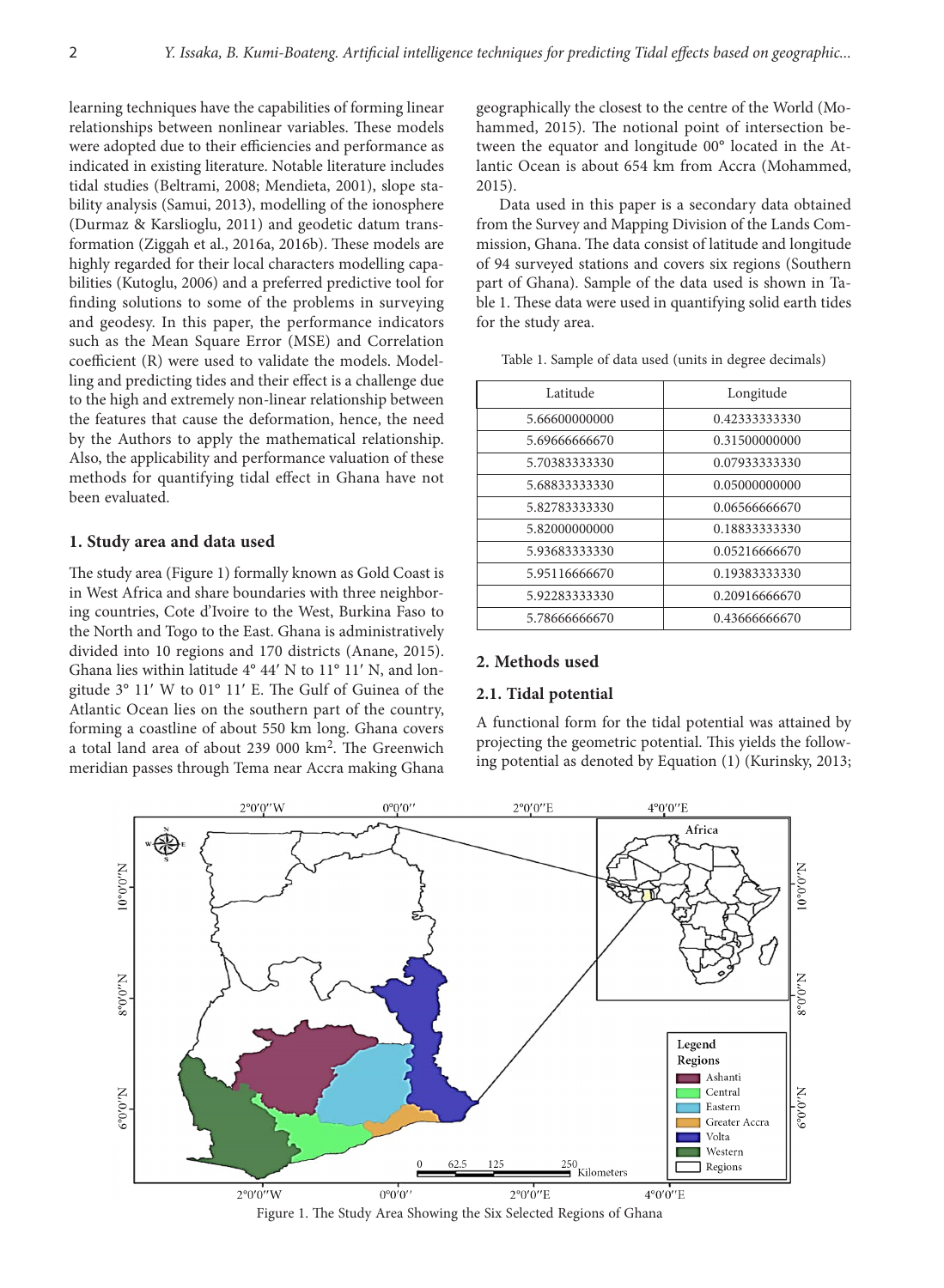Torge, 1991) denoted as

$$
T(Q) = D\left(\frac{r}{a}\right)^2 \left(\frac{p}{d}\right)^3 \begin{bmatrix} \cos^2 \phi \cos^2 \delta \cos 2H + \\ \sin 2\phi \sin 2\delta \cos H + \\ 3(\sin^2 \phi - \frac{1}{3})(\sin^2 \delta - \frac{1}{3}) \end{bmatrix}, \quad (1)
$$

where  $p$  is the average object distance,  $\Phi$  and  $\lambda$  are the latitude angle and longitude correspondingly,  $\phi = 90 - \Phi$ is the colatitude of the position, and  $\delta$  is the declination of the external body.

The two other terms initiate here are Doodson's constant, denoted by Equation (2) (Kuirnsky, 2013) as

$$
D = \frac{3}{4}GM_o \frac{a^2}{p^3}.\tag{2}
$$

The local hour angle H is given by Equation (3) (Kurinsky, 2013) as

$$
H(T) = wT - \alpha - \lambda, \qquad (3)
$$

where *w* is the sidereal velocity of the earth, *T* is the sidereal time and  $\alpha$  is the right ascension of the body (Kurinsky, 2013).

#### **2.2. Love parameterization**

To employ the functional potential to model solid earth tides, a model which links the shape of the tidal potential to the earth deformation according to Equation (4) is given as (Kurinsky, 2013);

$$
X_r = h \frac{T(Q)}{g}, \ X_{\varphi} = \frac{l}{g} \frac{T(Q)}{\partial \varphi}, \ X_{\lambda} = \frac{l}{g \sin(\varphi)} \frac{\partial T(Q)}{\partial \lambda}, \qquad (4)
$$

where the variables are as well-defined in the potential, *g* is the gravitational acceleration at  $r \approx a$ , and *l* and *h* are in the range (0,1) with typical values  $h \approx 0.06$  and  $h \approx 0.08$ (Kurinsky, 2013).

#### **2.3. Displacement**

The tidal deformation of the earth is solved numerically. These displacements can be added to the position of the points in geocentric coordinates to obtain the new location of the points. The equations adopted include Equations (5) to (7) denoted as

$$
X_r = \frac{3hGM_0r^2}{4gd^3} \left( \cos^2(\varphi)\cos^2(\delta)\cos(2H) \right) \cos(H) +
$$
  
3(sin<sup>2</sup>(\varphi) -  $\frac{1}{3}$ )(sin<sup>2</sup>(\delta) -  $\frac{1}{3}$ )); (5)

$$
X_{\varphi} = \frac{3lGM_{o}r}{4gd^3} \begin{pmatrix} -\sin(2\varphi)\cos^2(\delta)\cos(2H) \\ + 2\cos(2\varphi)\sin(2\delta)\cos(H) \\ + 3\sin(2\varphi)(\sin^2(\delta) - \frac{1}{3}) \end{pmatrix};
$$
 (6)

$$
X_{\lambda} = \frac{3lGM_o r}{4gd^3 \cos(\varphi)} \left( \frac{2\cos^2(\varphi)\cos^2(\delta)\sin(2H)}{+\sin(2\varphi)\sin(2\delta)\sin(H)} \right). \tag{7}
$$

In the equations,  $M_0$  is object mass, and all other terms are defined in the sections.

### **2.4. Gravity tide**

Gravity tides show that the moon and sun exist but does not provide much information about the physical earth (Agnew, 2007). This was computed using Equation (8) denoted as

$$
\delta_g = \frac{g}{a} \sum_{n=i}^{M} \delta_n N_{ij},\tag{8}
$$

where  $\delta_g$  is the gravity tide effect, g is the gravitational acceleration due to gravity, a is the radius of the earth,  $\delta_n$  is the gravimetric factor,  $N_{ij}$  is calculated by the EGM2008 (Pavlis et al., 2008). Computed values from the EGM2008 model was based on the spherical harmonic equation (Lu et al., 2014) as in Equation (9):

$$
V_{(p,\varphi,\lambda)} = \sum_{n=0}^{\infty} \frac{1}{p^{n+1}} \sum_{k=0}^{n} \binom{a_{nk} \cos k\lambda +}{b_{nk} \sin k\lambda} p_{nk}(\cos \varphi), \qquad (9)
$$

where  $(p, \varphi, \lambda)$  are the spherical coordinates  $a_{nk}$ and  $b_{nk}$  are the coefficients of the Earth's gravity field  $p_{nk}$  (cos  $\varphi$ ) = represents the associated Legendre polynomials, *n* is the degree, and *k* is the order.

#### **2.5. Resultant displacement**

The resultant displacement was calculated according to Equation (10) given as

$$
ds = \sqrt{{X_r}^2 + {X_\lambda}^2 + {X_\phi}^2 + {\delta_n}^2}.
$$
 (10)

# **2.6. Multivariate Adaptive Regression Splines (MARS)**

The MARS model is nonparametric (Friedman, 1991) and it works by dividing the variables into regions, producing each region a linear regression equation (Zabihi et al., 2016). Knots are the breaks values between the regions. The term basis functions (BFs) indicates the distinct interval of the predictors (Samui & Kim, 2012). The general equation for the MARS model is given by Equation (11) (Samui, 2013):

$$
y = f(x) = a_0 + \sum_{n=1}^{N} \alpha_n \beta_n(x),
$$
 (11)

where  $y$  is the dependent variable predicted by the function  $f(x)$ ,  $a_0$  is a constant, and *N* is the number of terms, each of them formed by a coefficient  $\alpha_n$  and  $\beta_n(x)$  is an individual basis function or a product of two or more BFs. Two steps were used to develop the MARS model. In the first case, the forward algorithm, basis functions as define Equation (11). To achieve a better estimate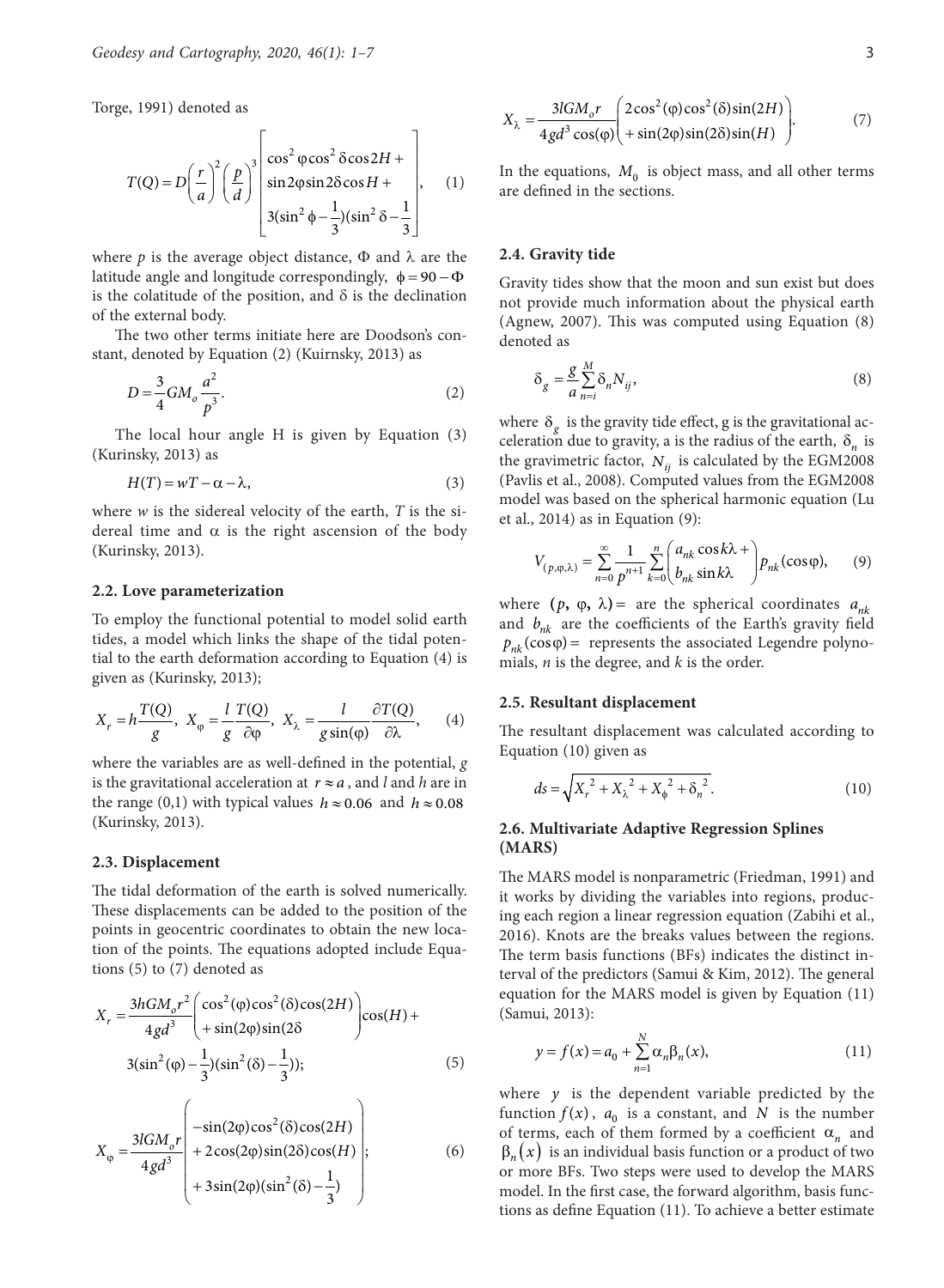of the dependent value, many basis functions are added in Equation (1) (Zabihi et al., 2016; Samui & Kim, 2012). Due to the large number of basis used, the MARS model may experience overfitting (Friedman, 1991). To resolve the overfitting problem, a second case which is the backward algorithm is used. Results are achieved by eliminating redundant basis functions from Equation (11). Generalized Cross-Validation (GCV) is used in the MARS model to remove redundant basis functions (Samui & Kothari, 2012). Equation (12) GCV expression (Craven & Wahba, 1979):

*N*

$$
GCV = \frac{\frac{1}{N} \sum_{i=1}^{N} \left[ y_i - \dot{f}(x_i) \right]^2}{\left[ 1 - \frac{C(H)}{N} \right]^2},\tag{12}
$$

where  $N$  is the number of data and  $C(H)$  is a complexity penalty that increases with the number of basis function (BFs) in the model and which is defined as denoted by Equation (13):

$$
C(H) = (h+1) + dH,
$$
\n(13)

where *d* is a penalty for each BFs included into the model and *H* is the number of basis functions in Equation (2) (Friedman, 1991; Samui & Kothari, 2012).

### **2.7. Backpropagation Artificial Neural Network (BAPNN)**

The BPANN is made up of an input layer, hidden layer(s) and an output layer. The output layer has processing neurons. Through a set of connection weight, the feeding layers has a feed forward training (Yegnanarayana, 2005). Inputting data is done at the input layer and the final results of the processing data is done at the output layer. The hidden layer is where the neurons receive the input data for processing. The number of hidden neurons is normally obtained through the sequential trial-and-error approach (Ziggah et al., 2016b). Normalization of the dataset is required in BPANN model formulation. In this paper, Equation (14) is used for the normalization of the input and output variables (Mueller & Hemond, 2013):

$$
y_{i} = y_{\min} + \frac{(y_{\max} - y_{\min}) \times (x_{i} - x_{\min})}{(x_{\max} - x_{\min})},
$$
(14)

where  $y_i$  represents the normalized data,  $x_i$  is the measured coordinate value, while  $x_{\min}$  and  $x_{\max}$  represent the minimum and maximum values of the measured coordinates with  $y_{\text{max}}$  and  $y_{\text{min}}$  values set at 1 and –1, respectively.

#### **2.8. Model performance assessment**

To assess the accuracy of the models, performance indicators such as the Mean Square Error (MSE) and Correlation coefficient (R) were used as shown Equations (15) and (16) as

$$
MSE = \frac{1}{n} \sum_{i=1}^{n} (\alpha_i - \beta_i).
$$
 (15)

Here, *n* is the total number of test examples presented to the learning algorithms,  $\alpha_i$  and  $\beta_i$  are the measured and predicted geoid heights from the various procedures.

$$
R = \frac{\sum_{i=1}^{N} (Z_{jai} - \overline{Z}_{ja}) (Z_{jpi} - \overline{Z}_{jp})}{\sqrt{\sum_{i=1}^{N} (Z_{jai} - \overline{Z}_{ja})} \sqrt{\sum_{i=1}^{N} Z_{jpi} - \overline{Z}_{jp}}},
$$
(16)

where  $Z_{jai}$  and  $Z_{jpi}$  are the actual and predicted  $Z_j$  values, respectively.  $Z_{ja}$  and  $Z_{jp}$  are the mean of actual and predicted *Zj* values corresponding to *N* patterns. For an adequate model, the value of *R* should be close to one (Samui, 2013).

# **3. Results and discussion**

The results for the computed displacement (Table 4) using Equation (10) for the various geographic coordinates of the covered regions is represented by Figure 2. It is observed that, the external bodies combined with gravity releases forces which causes movement within the earth crust. Based on geographic location, periodic monitoring of natural and engineering structures requires the computation of tidal effects.

In the models' formulation, the independent variables were the geodetic coordinates (latitude and Longitude) denoted as  $(\phi_{i,j}, \lambda_{i,j})$  and the dependent variable was the resultant displacement denoted as  $(ds_{i,j})$  respectively. In the MARS and BPANN models' formulation, 70% of the dataset was used for training the model, and the 30% was used as test data. The optimal solution for the BPANN model after the trial and error training was [2 17 1]. Thus, 2 input variables, 17 hidden neurons and 1 output variable. In MARS model formulation, 15 basis functions were used in the forward training. 5 basis functions were used in the final model formulation for estimating the solid earth tides. This implies that 10 basis functions were removed due to overfitting during the backward training. Table 2 shows the models results for BPANN and MARS.

The basis functions equations used in the final MARS model for both training and testing dataset is tabulated in Table 3.

Table 2. Models result for MARS and BPANN (units in metres)

| <b>PCI</b> | <b>BPANN</b>                        |  | <b>MARS</b>                                               |        |
|------------|-------------------------------------|--|-----------------------------------------------------------|--------|
|            | MSE.                                |  | <b>MSE</b>                                                |        |
|            | Training $ 6.1017 \times 10^{-06} $ |  | $0.7389$ 6.1303 × 10 <sup>-07</sup>                       | 0.7020 |
| Testing    |                                     |  | $1.3249 \times 10^{-04}$ -0.6067 2.2052 $\times 10^{-06}$ | 0.6570 |

The developed MARS and MLR equations for predicting the solid tides effects is shown by Equations (17) and (18) respectively.

$$
ds(i) = 0.014932 + 0.0206217 \times BF3 - 0.0474497 \times BF9
$$
  
- 0.0291603 \times BF13 + 0.024131 \times BF15  
- 0.0583432 \times BF17; (17)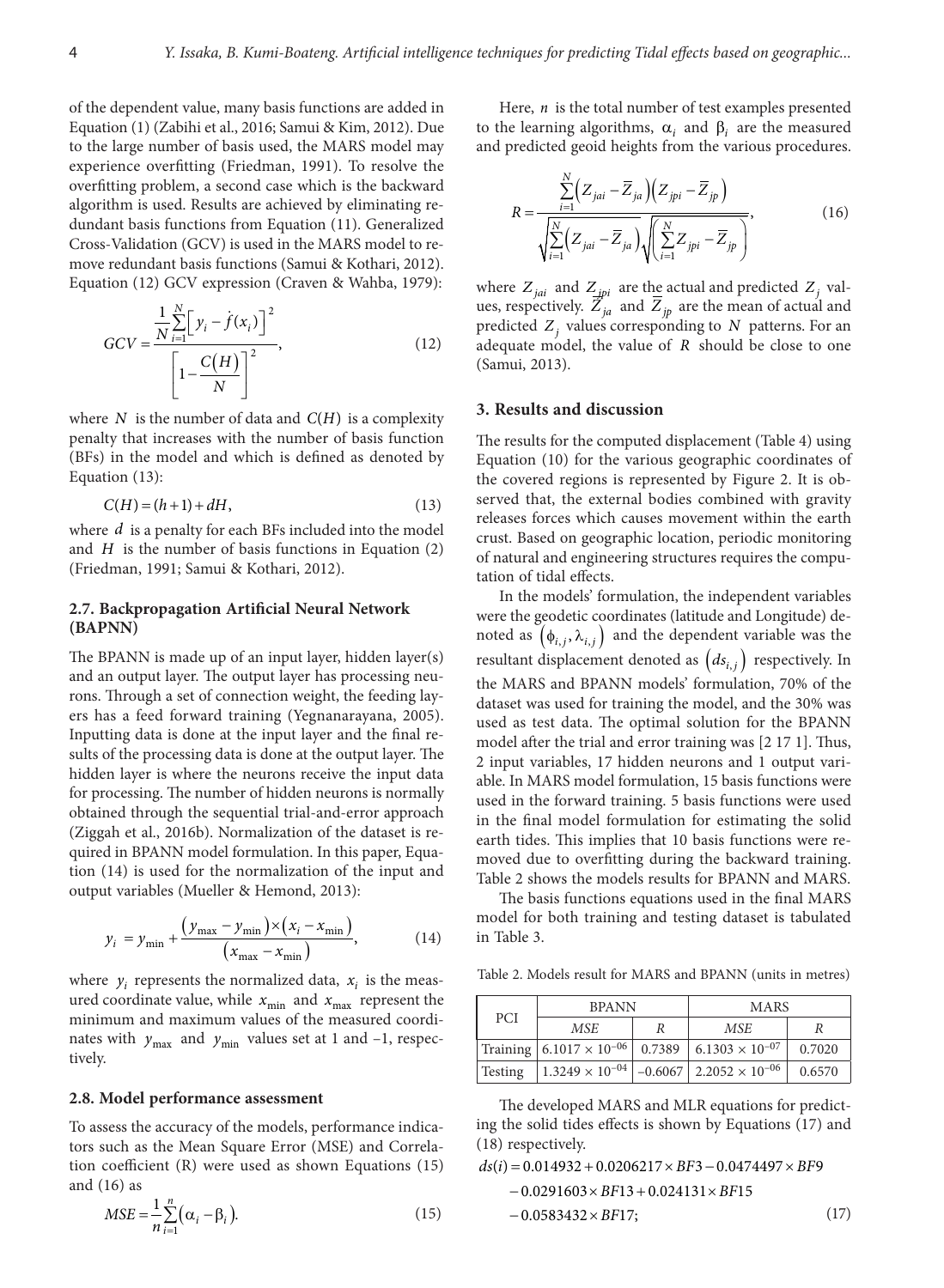

Figure 2. Graph of computed displacement for the six regions

| <b>Basis Functions</b> | Equations                      |
|------------------------|--------------------------------|
| BF3                    | $max(0, LONGi, i - 2.71766)$   |
| B <sub>F9</sub>        | $max(0, 2.71766 - LONG_{i,j})$ |
| <b>BF13</b>            | $max(0, LAT_{i,i} - 6.79333)$  |
| <b>BF15</b>            | $max(0, LAT_{i,i} - 6.56500)$  |
| <b>BF17</b>            | $max(0, LONGi, i - 7.90000)$   |

$$
ds(i) = -0.0000654 + 0.00103 \times LONG_{i,j} + 0.000605 \times LAT_{i,j}.
$$
\n(18)

Table 4 shows a sample of the results obtained from the geometric computation using Equation (10) and the predicted values by the MARS and BPANN models. From Figure 3, it was observed that both models produce satisfactory results in estimating the tides effects. This implies that there is a good correlation between the independent variables and the dependent variables.

| Table 4. Sample of Results Computed and Predicted |  |  |
|---------------------------------------------------|--|--|
| (Units in metres)                                 |  |  |

| ID              | Longitude | Latitude | Computed<br>Displa-<br>cement | <b>MARS</b> | <b>BPANN</b> |
|-----------------|-----------|----------|-------------------------------|-------------|--------------|
| PT1             | 3.1000    | 6.9417   | 0.0163                        | 0.0141      | 0.0157       |
| PT <sub>2</sub> | 2.8600    | 6.7267   | 0.0134                        | 0.0097      | 0.0109       |
| PT <sub>3</sub> | 2.9017    | 6.7650   | 0.0149                        | 0.0112      | 0.0117       |
| PT 4            | 3.0400    | 6.7933   | 0.0145                        | 0.0140      | 0.0129       |
| PT <sub>5</sub> | 2.9033    | 6.5650   | 0.0031                        | 0.0064      | 0.0084       |
| PT <sub>6</sub> | 3.1067    | 6.6000   | 0.0071                        | 0.0103      | 0.0099       |
| PT 7            | 2.5900    | 6.4150   | 0.0035                        | 0.0038      | 0.0050       |
| PT <sub>8</sub> | 2.7467    | 6.4133   | 0.0004                        | 0.0041      | 0.0056       |
| PT 9            | 2.9317    | 6.4233   | 0.0046                        | 0.0068      | 0.0065       |
| PT 10           | 3.0500    | 6.4233   | 0.0090                        | 0.0086      | 0.0070       |



Figure 3. Composite Graph of Computed Displacement and Predicted MARS and BPANN Models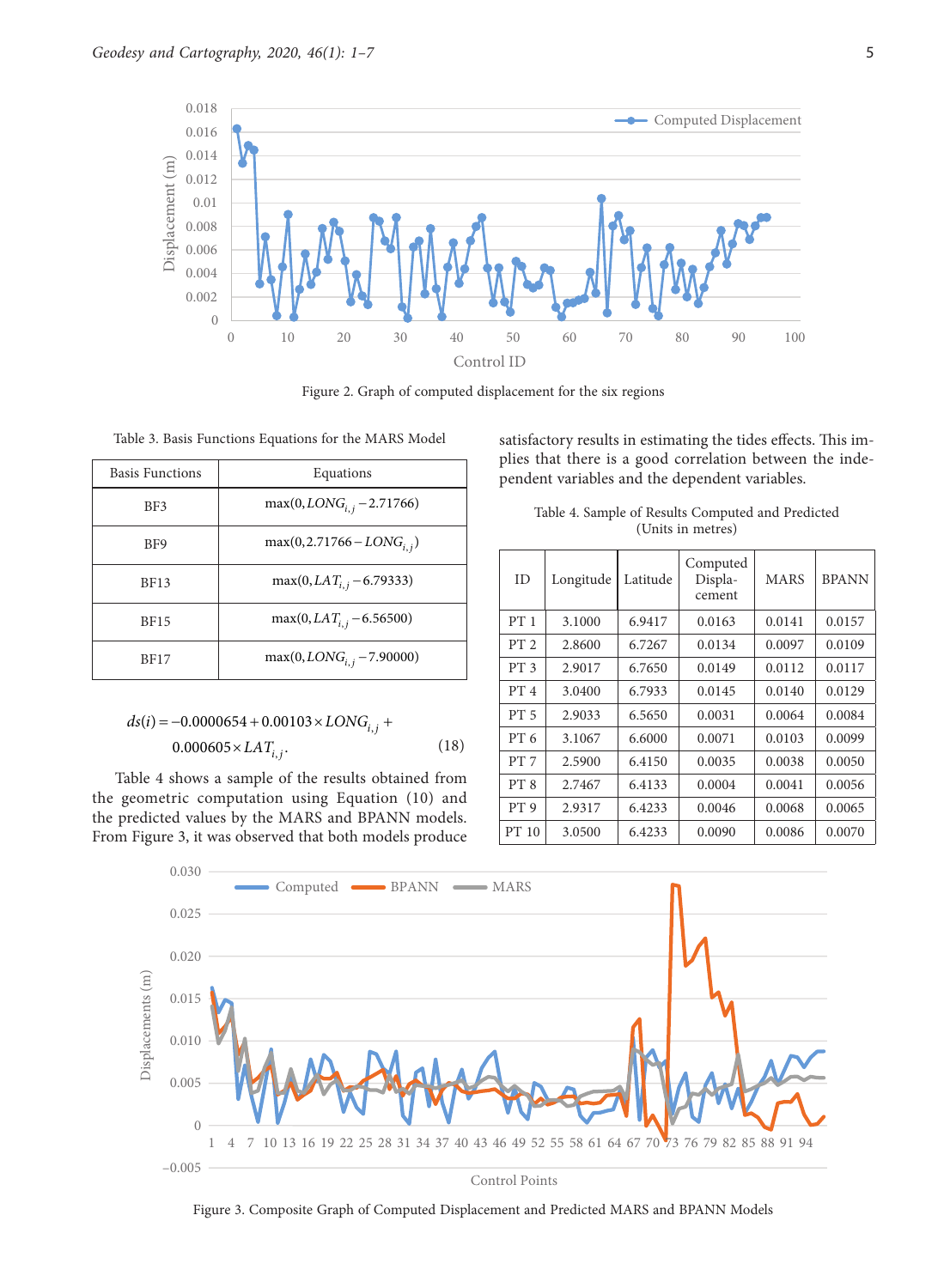| <b>ID</b> | Longitude | Latitude | Computed<br>Displa-<br>cement | <b>MARS</b> | <b>BPANN</b> |
|-----------|-----------|----------|-------------------------------|-------------|--------------|
| PT 11     | 2.6050    | 6.2100   | 0.0003                        | 0.0038      | 0.0036       |
| PT 12     | 2.7300    | 6.2367   | 0.0027                        | 0.0039      | 0.0041       |
| PT 13     | 2.9200    | 6.2783   | 0.0057                        | 0.0067      | 0.0050       |
| PT 14     | 2.3267    | 6.1033   | 0.0031                        | 0.0041      | 0.0030       |
| PT 15     | 2.5750    | 6.0833   | 0.0041                        | 0.0038      | 0.0036       |
| PT 16     | 2.8050    | 6.1067   | 0.0078                        | 0.0050      | 0.0041       |
| PT 17     | 2.8750    | 5.8088   | 0.0052                        | 0.0060      | 0.0060       |
| PT 18     | 2.7177    | 5.8340   | 0.0084                        | 0.0037      | 0.0055       |
| PT 19     | 2.7967    | 5.8467   | 0.0076                        | 0.0049      | 0.0055       |
| PT 20     | 2.8307    | 5.7617   | 0.0051                        | 0.0054      | 0.0063       |

*End of Table 4*

The statistical performance of MARS and BPANN are represented by Figures 4 and 5. The two models are good predictive tools in quantifying tidal effects based on geographic locations within the study area.







Figure 5. Graph of R for MARS and BPANN

# **Conclusions**

The solid earth tides cause deformation of both natural and engineering structures. It is important to quantify the tidal effect and incorporate it in periodic deformation monitoring of structures. Tidal effects introduce noise position of structures at a magnitude which shows that without incorporating into proper monitoring of higher engineering structures will result in the likely future casualties which will cause loss of lives and properties. The aim of this present study was to quantify the effects of tides on the earth crust and see its implementation in geodetic deformation modelling through numerical quantities. This study is the first time in Ghana by utilizing MARS, BPANN and MLR models both theoretically and practically in quantifying solid earth tides effects for geodetic deformation modelling. Through the analysis of the results, we conclude that deformation of structures cannot be attributed to mining activities or poor monitoring of highly engineering structures. The external bodies together with gravity (invisible force) have an influence on the stationary positioning of structure and need to be incorporated into our daily monitoring of high engineering structures. Based on the finding in this study MARS, BPANN and MLR models can be used as a realistic alternative technique in quantifying solid earth tides. MARS outperform BPANN and MLR in quantifying the solid earth tides in terms of MSE and R. Geodesist and geotechnical engineers in Ghana can use the developed equations in estimating tidal values for deformation modelling. This study creates the opportunity for geospatial professionals in Ghana to realize the need to quantify tidal values into our daily deformation monitoring. Also, MARS, BPANN and MLR can be used as a robust tool in geodetic deformation modelling.

### **Acknowledgements**

The authors appreciate some staffs of Survey and Mapping Division of the Lands Commission, Ghana for their support.

### **Funding**

There were no funding from external source. The authors used their personal funds to finance this research.

# **Authors' contributions**

YI carried out data collection and the BPANN, MARS models and developed the codes. BKB developed models performance assessment and data analysis and helped to draft the manuscript. Both authors read and approved the final manuscript.

# **Disclosure statement**

The Principal Author and co-author, declare that there is no any potential conflict of interests in this work. The